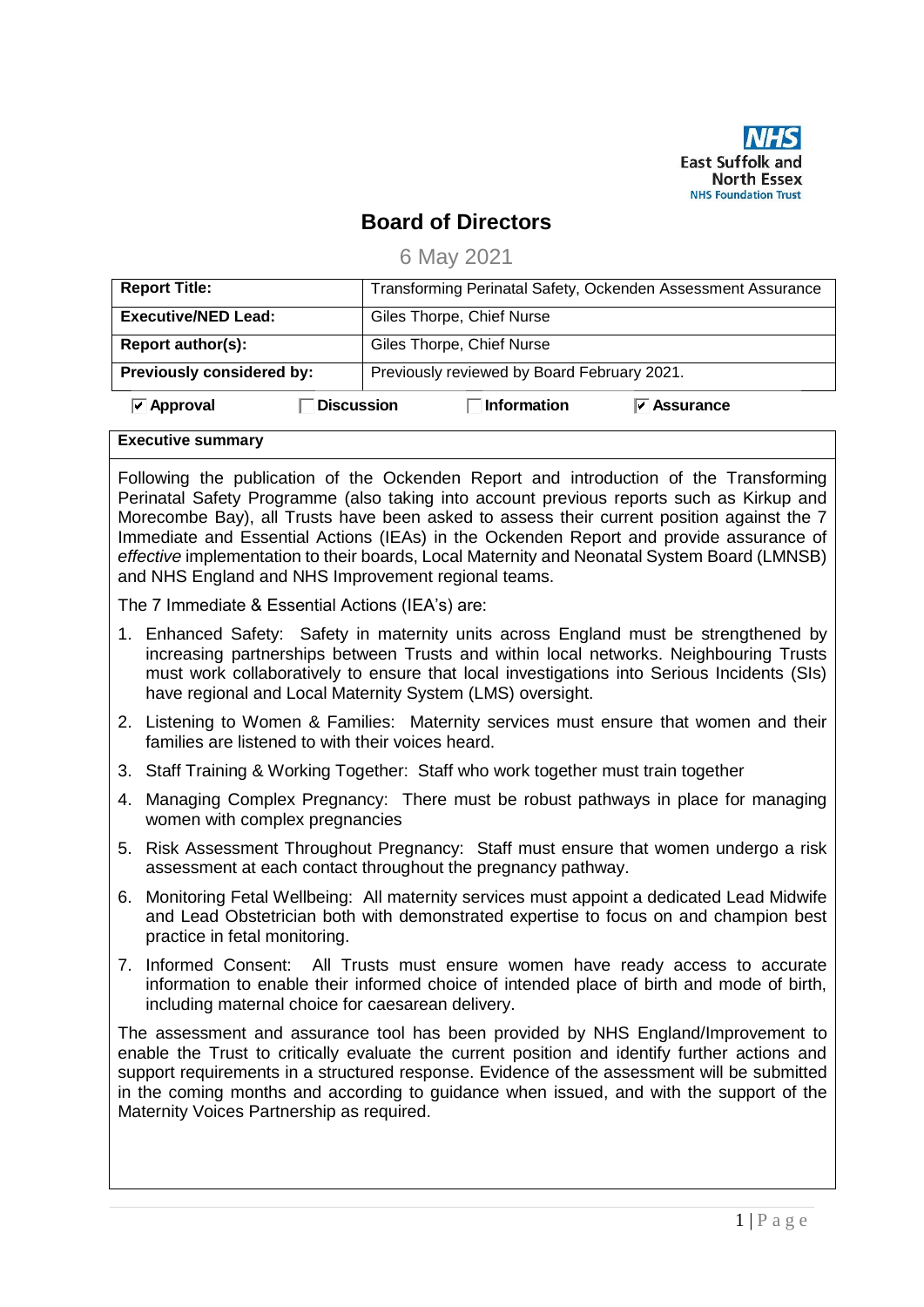NHS England/Improvement have reviewed the Trust's initial response and provided further guidance on evidence required as part of the Trust's final submission on compliance with the standards or action being taken to do so. This work will ensure that the 7 IEAs and the associated 12 clinical priorities will be implemented with the pace and rigour commensurate with the findings and ensure that pregnant people and their babies are safe.

## **Action Required of the Board**

Whilst the Board reviewed the Trust response to the 7 IEAs at its meeting in February 2021, the Board is asked to note there is a requirement for the Trust Ockenden report response to be considered at a meeting of the Board held in public.

The Board is asked to receive the assessment and response following recommendation by the Chief Nurse and NED responsible for the oversight of maternity services.

|                                                                                                                  | Link to Strategic Objectives (SO)                                                      |                                                                                                                                                                                                                                                                                                                                                                                                                                                                                                                                   | Please<br>tick |
|------------------------------------------------------------------------------------------------------------------|----------------------------------------------------------------------------------------|-----------------------------------------------------------------------------------------------------------------------------------------------------------------------------------------------------------------------------------------------------------------------------------------------------------------------------------------------------------------------------------------------------------------------------------------------------------------------------------------------------------------------------------|----------------|
| SO <sub>1</sub>                                                                                                  | Keep people in control of their health                                                 |                                                                                                                                                                                                                                                                                                                                                                                                                                                                                                                                   | ⊽              |
| SO <sub>2</sub><br>Lead the integration of care                                                                  |                                                                                        |                                                                                                                                                                                                                                                                                                                                                                                                                                                                                                                                   | ⊽              |
| SO <sub>3</sub>                                                                                                  | Develop our centres of excellence                                                      |                                                                                                                                                                                                                                                                                                                                                                                                                                                                                                                                   | ⊽              |
| SO <sub>4</sub>                                                                                                  | Support and develop our staff                                                          |                                                                                                                                                                                                                                                                                                                                                                                                                                                                                                                                   | ⊽              |
| SO <sub>4</sub>                                                                                                  | Drive technology enabled care                                                          |                                                                                                                                                                                                                                                                                                                                                                                                                                                                                                                                   | ⊽              |
|                                                                                                                  | Risk Implications for the Trust (including any<br>clinical and financial consequences) | A failure to ensure that sufficient assurance is<br>provided against the key recommendations of<br>the Ockenden review may lead to pregnant<br>people coming to harm.                                                                                                                                                                                                                                                                                                                                                             |                |
|                                                                                                                  | <b>Trust Risk Appetite</b>                                                             | The Board has a cautious view of risk when it<br>comes to patient safety, patient experience or<br>clinical outcomes and places the principle of "no<br>harm" at the heart of every decision it takes. It is<br>prepared to accept some risk if, on balance, the<br>benefits are justifiable and the potential for<br>mitigation actions are strong. When taking<br>decisions involving choices between a wide<br>range of outcomes, it will prioritise the option<br>resulting in the greatest benefit for the most<br>patients. |                |
| Legal and regulatory implications (including links<br>to CQC outcomes, Monitor, inspections, audits,<br>$etc.$ ) |                                                                                        | A failure to provide assurance of the Trust's<br>commitment to achieve the standards required<br>as set out in the Ockenden review may place the<br>Trust in breach of the provision of Safe Care and<br>Treatment of patients, as outlined in the Health<br>and Social Care Act 2008 (Regulated Activities)<br>Regulations 2014.                                                                                                                                                                                                 |                |
|                                                                                                                  | <b>Financial Implications</b>                                                          | There may be future financial implications in the<br>delivery of all actions required as outlined in the<br>Ockenden review, which will be monitored<br>through internal governance processes.                                                                                                                                                                                                                                                                                                                                    |                |
|                                                                                                                  | <b>Equality and Diversity</b>                                                          | In order to ensure that we do not directly or<br>indirectly discriminate we have considered the<br>needs of patients and staff in accordance to the<br>Equality Act 2010. Consideration has been<br>given to:<br>age.<br>disability.<br>gender reassignment.<br>marriage and civil partnership.<br>pregnancy and maternity.                                                                                                                                                                                                       |                |